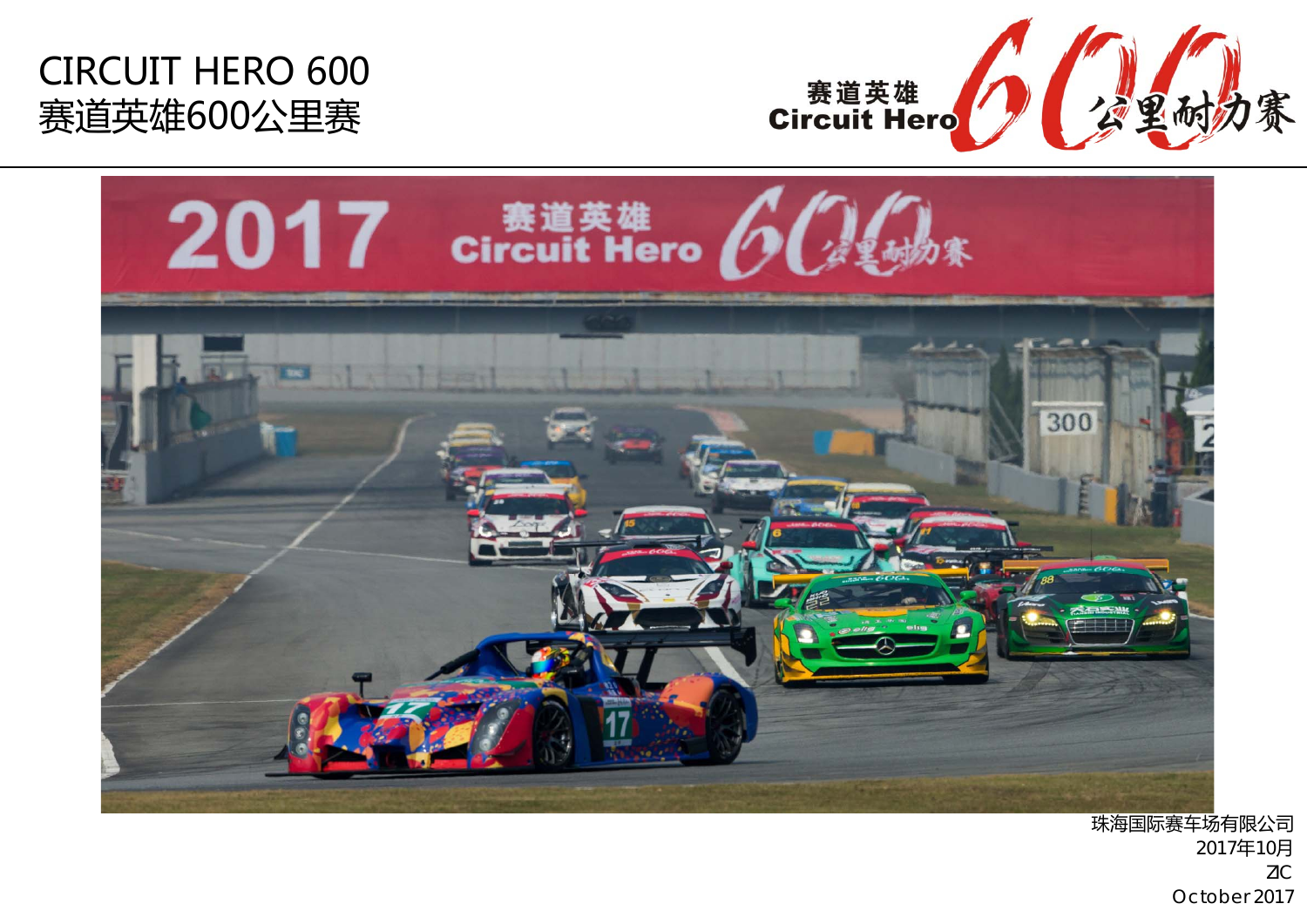

## 赛事日期:2018年1月19-21日 赛事地点:珠海国际赛车场

Date: 19-21January, 2018 Venue: Zhuhai International Circuit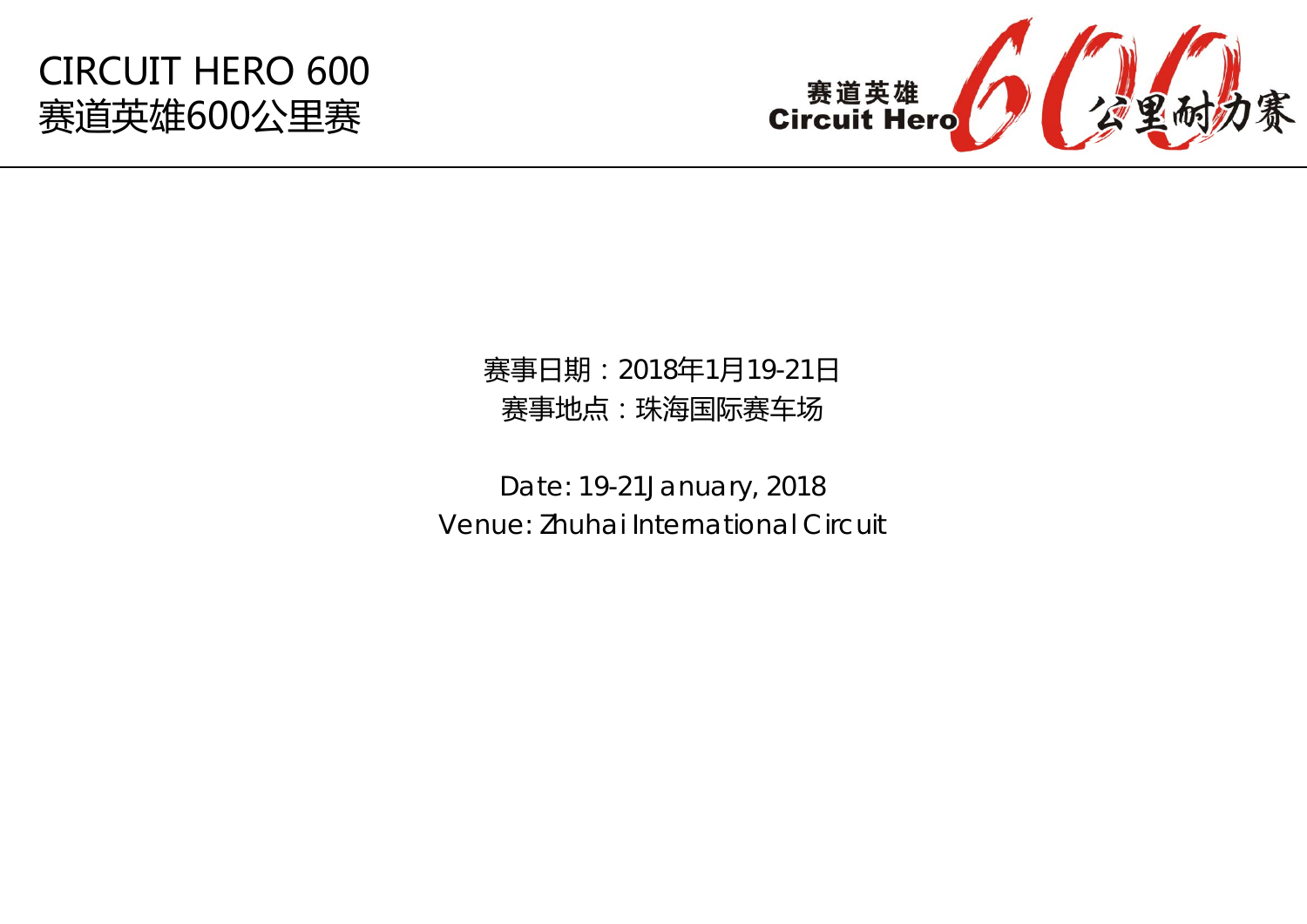

## 任何持有效证件的组织或个人均可报名参赛,但参赛者及赛车必须符合相关规则或条例的要求。

#### 中国车手须持有中汽摩联颁发的当年度有效的场地汽车比赛执照。其他车手须持有由监管机构所发出的 当年度有效的比赛执照及参赛同意函。车手参赛时必须同时出示当年有效的医疗卡或医生证明。

Any incorporated body or individual with a valid license subject to driver and car eligibility.

Chinese drivers must hold a current and valid circuit competition licence issued by CAMF.

Other drivers must hold a current and valid COMPETITION LICENCE and VISA authorizations issued by their ASN(s).

A driver must also be in possession of a current medical certificate of aptitude, either included on the competition license or on an attached document.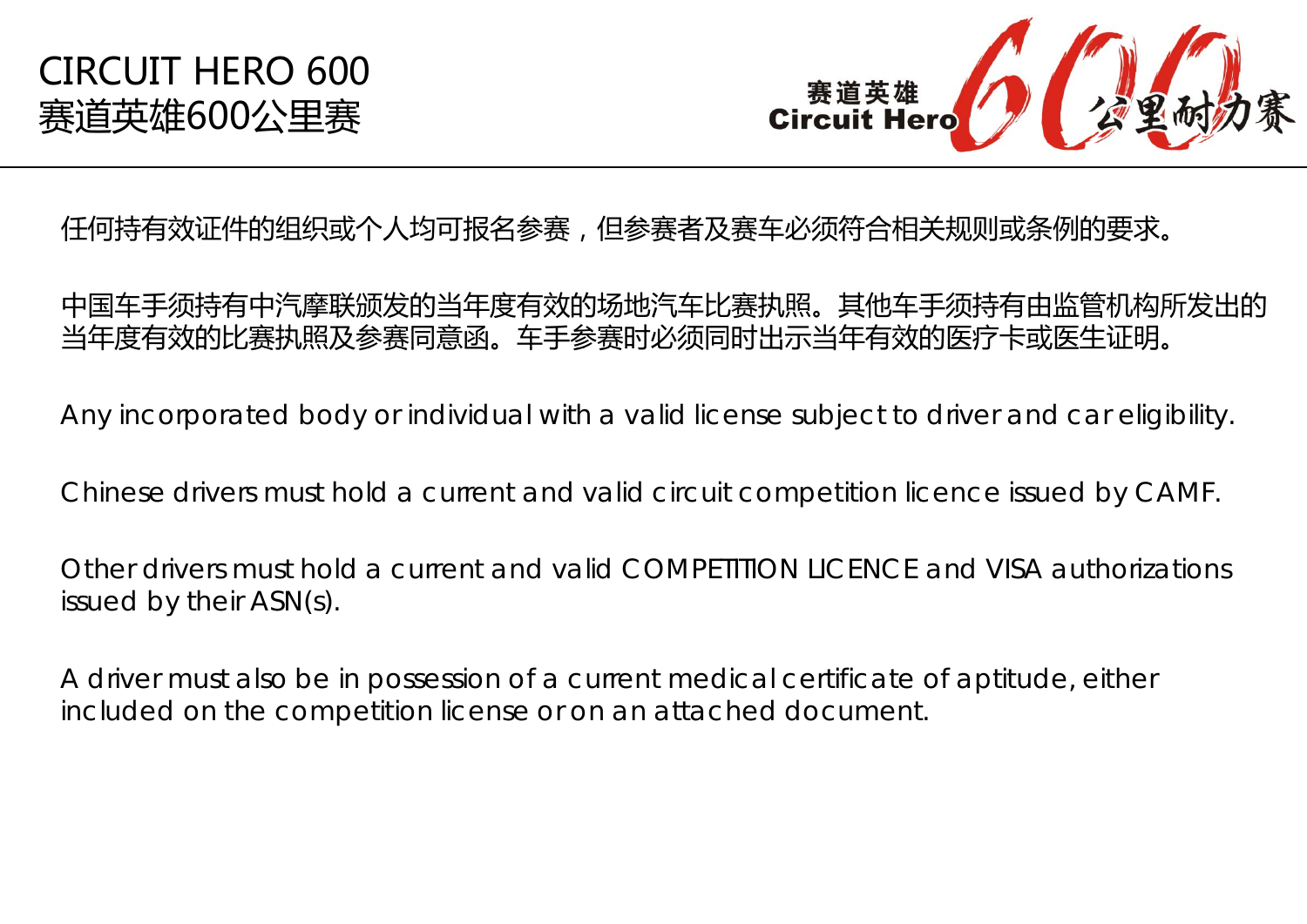



#### **比赛指引:**

1 : 每辆赛车最少2名车手参赛(不超过4名), 每名车手连续比赛的时间不得超过45分钟。 计算方式: A - 比赛正式开始至赛车返回维修区停在自己车队 PIT房门口为止;

- B 由赛车从维修区PIT房门口出发至返回维修区停在车队PIT 房门口为止。
- $2:$ 比赛过程中, 赛车如果驶入pit房或者推进pit房, 视为退出比赛。
- **3:**排位赛以每辆车在计时练习20分钟内最快单圈的时间计算。
- **<sup>4</sup>:**加油:赛会提供统一的工具加油(需交纳租金和按金)容量约40L,也可以选择使用自备的加油 设备 (容量不得超过60L,公开组不限),但必须在车检时接受验车官的检查。

**5:**比赛过程中,进站加油时赛车必须熄火,车手不得在车内,维修人员不得对车辆有任何维修,车 辆要在地面,**所有车队成员必须身穿防火服及佩戴头盔**,并且最少要有一名手持灭火器的车队成员 在加油员旁边待命。

详细可留意相关赛事补充规则。

技术规则:参照赛道英雄600公里赛技术规则。

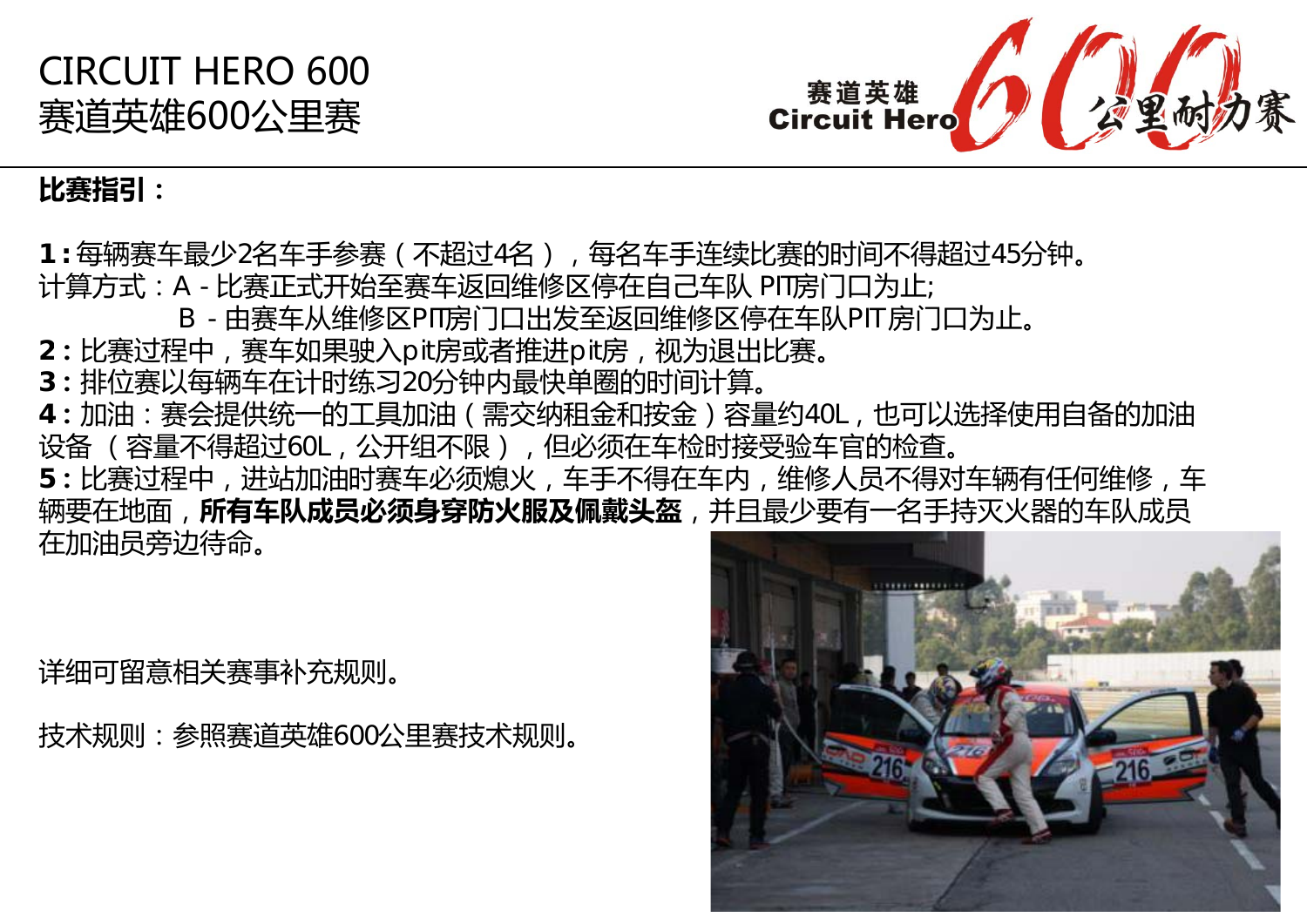



#### **Guidelines:**

1. An entry must be made up of minimum 2 drivers(maximum 4). During the race, no driver is allowed to drive continuously for over 45 minutes.

Time is measured from:

**A .** the official race start up to the moment the car stops in the pits for a driver change.

- **B.** the moment the car takes off from their pits up to the moment it stops back in their pits.
- 2. Driving or pushing the car into the pit box will be considered as an official retirement from the race.
- 3. The starting grid will be based on the fastest time recorded by any of the drivers in qualifying session.
- 4. Refueling Rigs can be provided by the organizer (capacity: 40L, rental fee and deposit is compulsory and paid before practice), or can use team's own refueling tank (Maximum capacity: 60 liters, Class Open is free), all subject to inspection and approval at scrutineering.
- 5. Car must be stationary and engine must be turned off before refueling. Driver **cannot** stay inside the car and repair of the car is forbidden during refueling. **All team crews** must be dressed in fire preventive clothing and helmet and at least 1 person must be on standby with a fire extinguisher during the refueling process.

Details can be refer to the Supplementary Regulations.

**Technical Regulation**: Please refer to technical regulation of CIRCUIT HERO 600.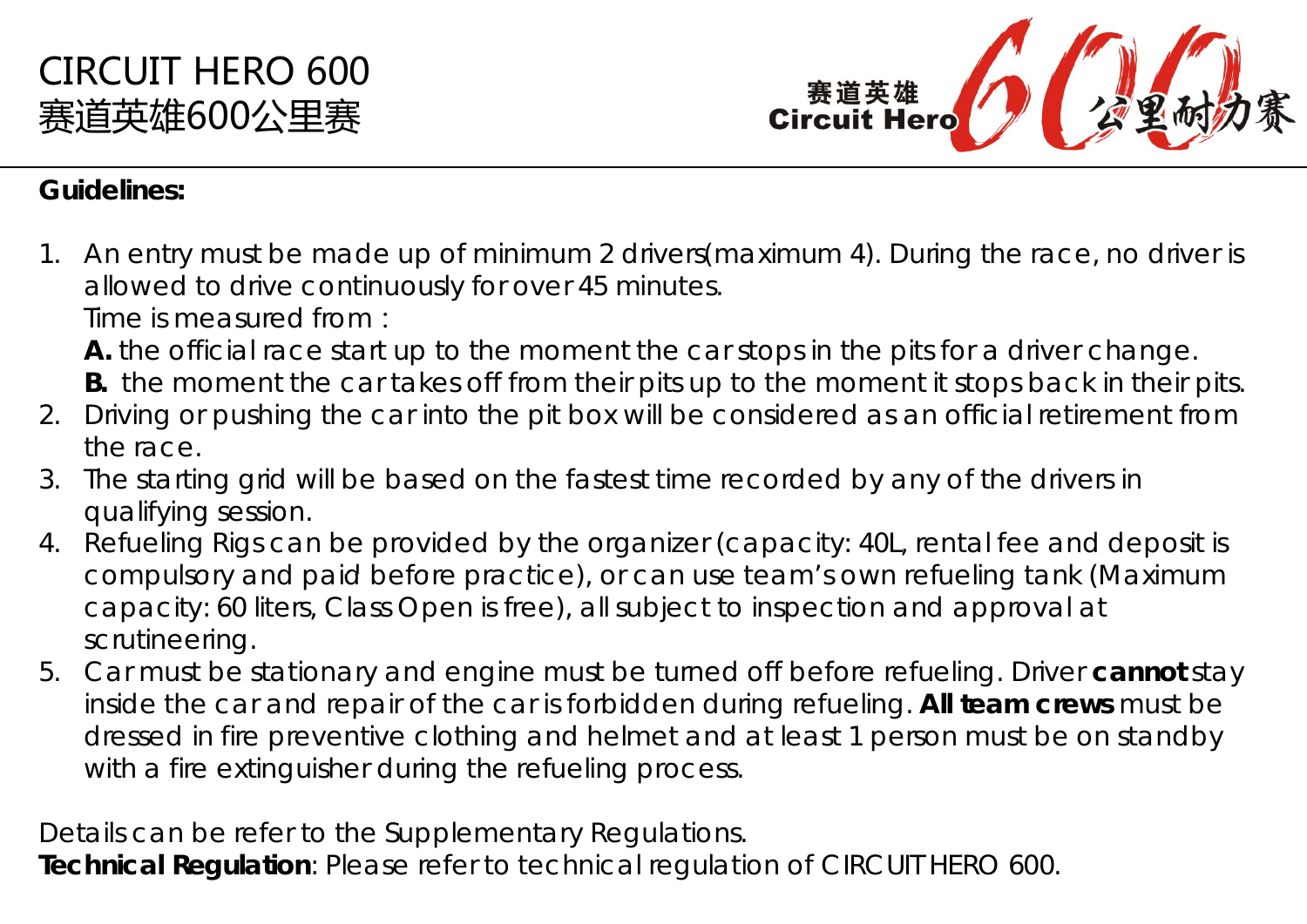

## **组别设置:**

**<sup>A</sup>组**:2001cc - 3800cc,最低(净车重)为1200KG **<sup>B</sup>组**: 1601cc-2000cc,最低(净车重)为1075KG **C组**: 1600cc或以下,最低(净车重)为950KG **公开组**:符合国际汽联GT3、GTC、CN规格之车辆 或经赛会认可接受的车型 \*涡轮加压车将以基本排量x1.7得出的数值进行划分

\*赛事组织者有权根据参赛车辆实际排量进行参赛组 别调整。

## **Category:**

**Class A** : 2001cc to 3800cc , min weight 1200kg;

**Class B**: 1601cc to 2000cc, min weight 1075kg;

**Class C** : up to 1600cc , min weight 950kg;

**Class Open** : FIA GT3/GTC/CN specified race cars or cars as approved by the Race Committee.

\*Turbo or supercharged engines will carry a factor of 1.7.

\*The race committee reserves the absolute right to reclassify a car according to its engine capacity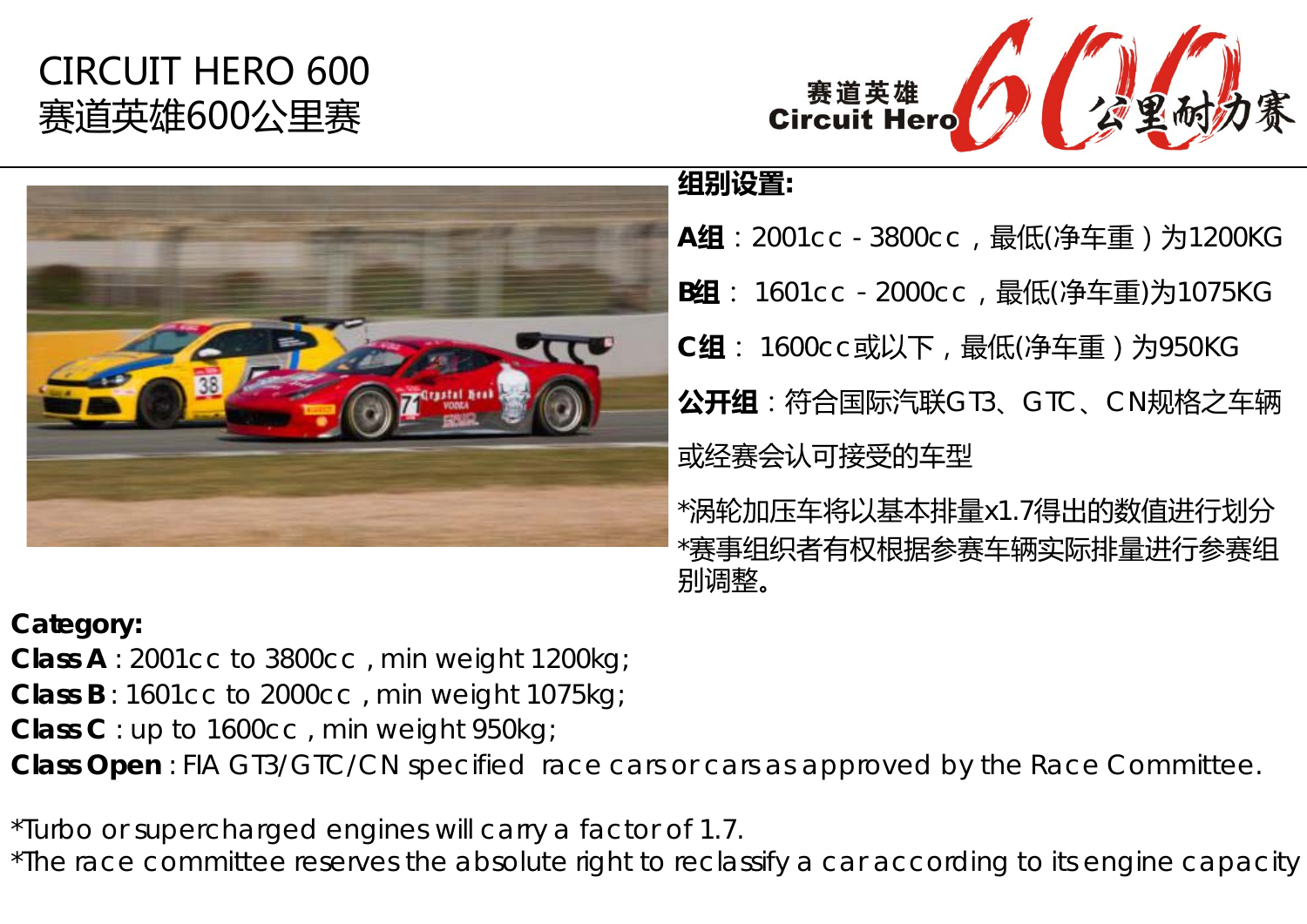

#### **Sessions:**

- 1x 60min Free practice
- 1x 20min Qualifying
- 1x 600km Race (140 laps)

Refers to the provisional timetable

#### **赛事设置:**

- $\blacktriangleright$ 1次自由练习(1小时)
- $\blacktriangleright$ 1次排位赛(20分钟)
- $\blacktriangleright$ 600公里正赛(140圈)

## \*详细赛事安排参见赛事时间表

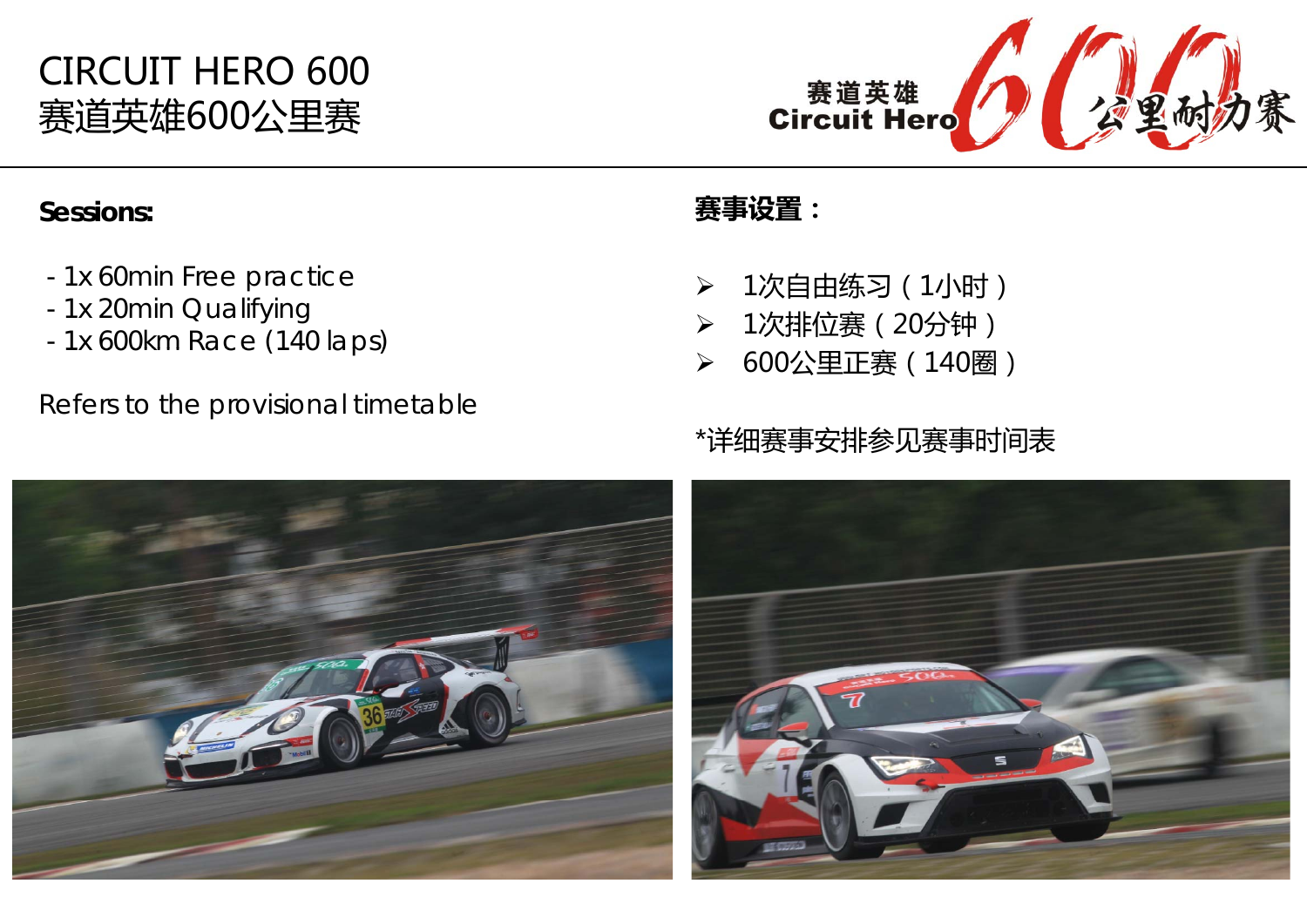

Entry Fee : **RMB 7,000** 报名费:**7,000 元**

Registration: 报名时间:

20 November to 29 December, 2017

2017 年11 月20日至12 月29 日

Late Entry may be charged additional 50% of entry fee. 逾期报名将加收50%报名费。